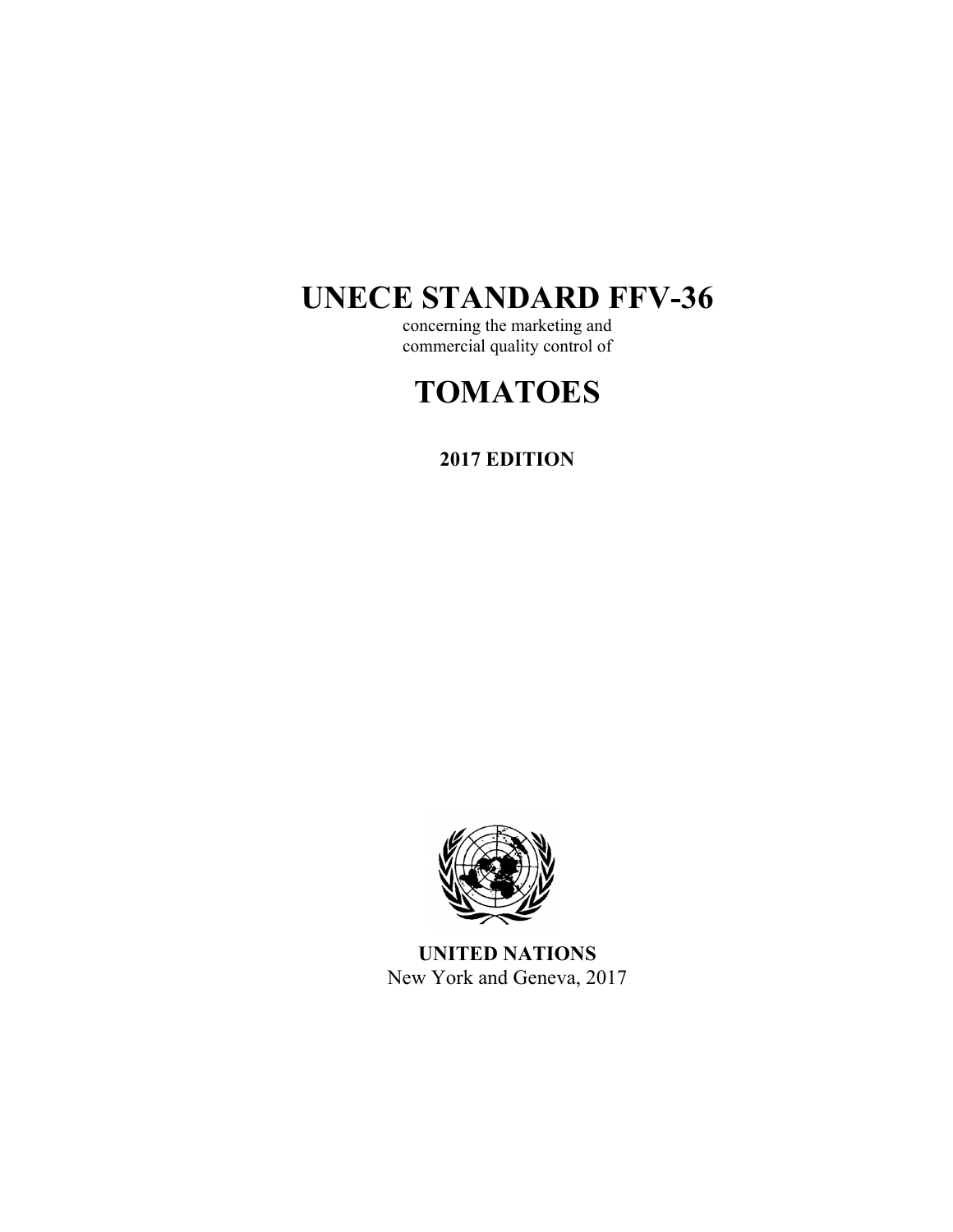#### **NOTE**

#### **Working Party on Agricultural Quality Standards**

The commercial quality standards developed by the Working Party on Agricultural Quality Standards of the United Nations Economic Commission for Europe (UNECE) help facilitate international trade, encourage highquality production, improve profitability and protect consumer interests. UNECE standards are used by governments, producers, traders, importers and exporters, and other international organizations. They cover a wide range of agricultural products, including fresh fruit and vegetables, dry and dried produce, seed potatoes, meat, cut flowers, eggs and egg products.

Any member of the United Nations can participate, on an equal footing, in the activities of the Working Party. For more information on agricultural standards, please visit our website <www.unece.org/trade/agr>.

The present Standard for Tomatoes is based on document ECE/CTCS/WP.7/2017/23, reviewed and adopted by the Working Party at its seventy-third session.

Aligned with the Standard Layout (2017)

The designations employed and the presentation of the material in this publication do not imply the expression of any opinion whatsoever on the part of the United Nations Secretariat concerning the legal status of any country, territory, city or area or of its authorities, or concerning the delimitation of its frontiers or boundaries. Mention of company names or commercial products does not imply endorsement by the United Nations.

All material may be freely quoted or reprinted, but acknowledgement is requested.

Please contact the following address with any comments or enquiries:

Agricultural Standards Unit Economic Cooperation and Trade Division United Nations Economic Commission for Europe Palais des Nations CH-1211 Geneva 10, Switzerland E-mail: agristandards@unece.org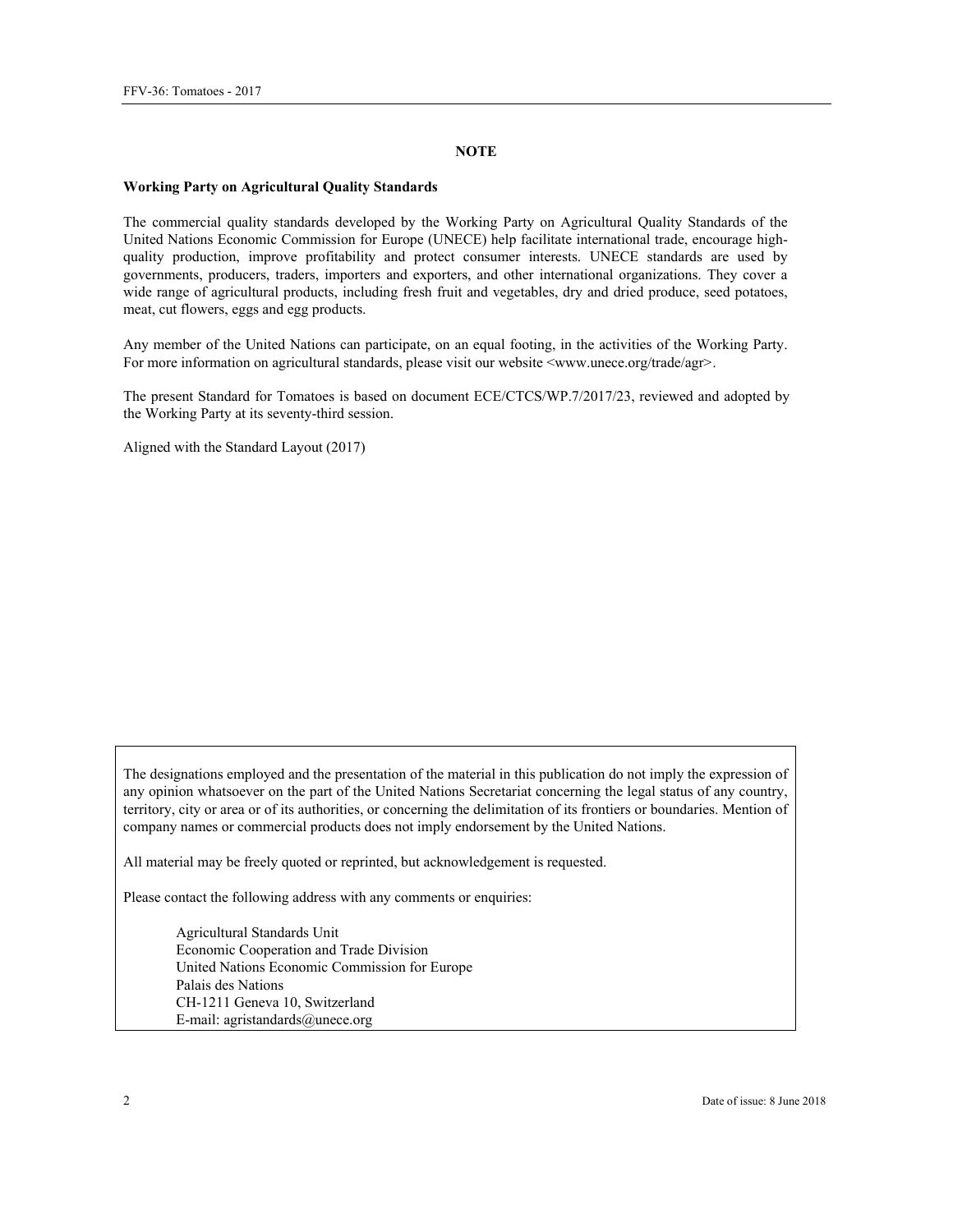# **UNECE Standard FFV-36 concerning the marketing and commercial quality control of Tomatoes**

# **I. Definition of produce**

This standard applies to tomatoes of varieties (cultivars) grown from *Solanum lycopersicum* L. to be supplied fresh to the consumer, tomatoes for industrial processing being excluded.

Tomatoes may be classified into the following commercial types:

- "round";
- "ribbed";
- "oblong" or "elongated";
- Cherry/cocktail tomatoes (miniature varieties) of all shapes.

# **II. Provisions concerning quality**

The purpose of the standard is to define the quality requirements for tomatoes after preparation and packaging.

However, if applied at stages following export, products may show in relation to the requirements of the standard:

- a slight lack of freshness and turgidity;
- for products graded in classes other than the "Extra" Class, a slight deterioration due to their development and their tendency to perish.

The holder/seller of products may not display such products or offer them for sale, or deliver or market them in any manner other than in conformity with this standard. The holder/seller shall be responsible for observing such conformity.

## **A. Minimum requirements**

In all classes, subject to the special provisions for each class and the tolerances allowed, the tomatoes must be:

- intact;
- sound, produce affected by rotting or deterioration such as to make it unfit for consumption is excluded;
- clean, practically free of any visible foreign matter;
- fresh in appearance;
- practically free from pests;
- free from damage caused by pests affecting the flesh;
- free of abnormal external moisture;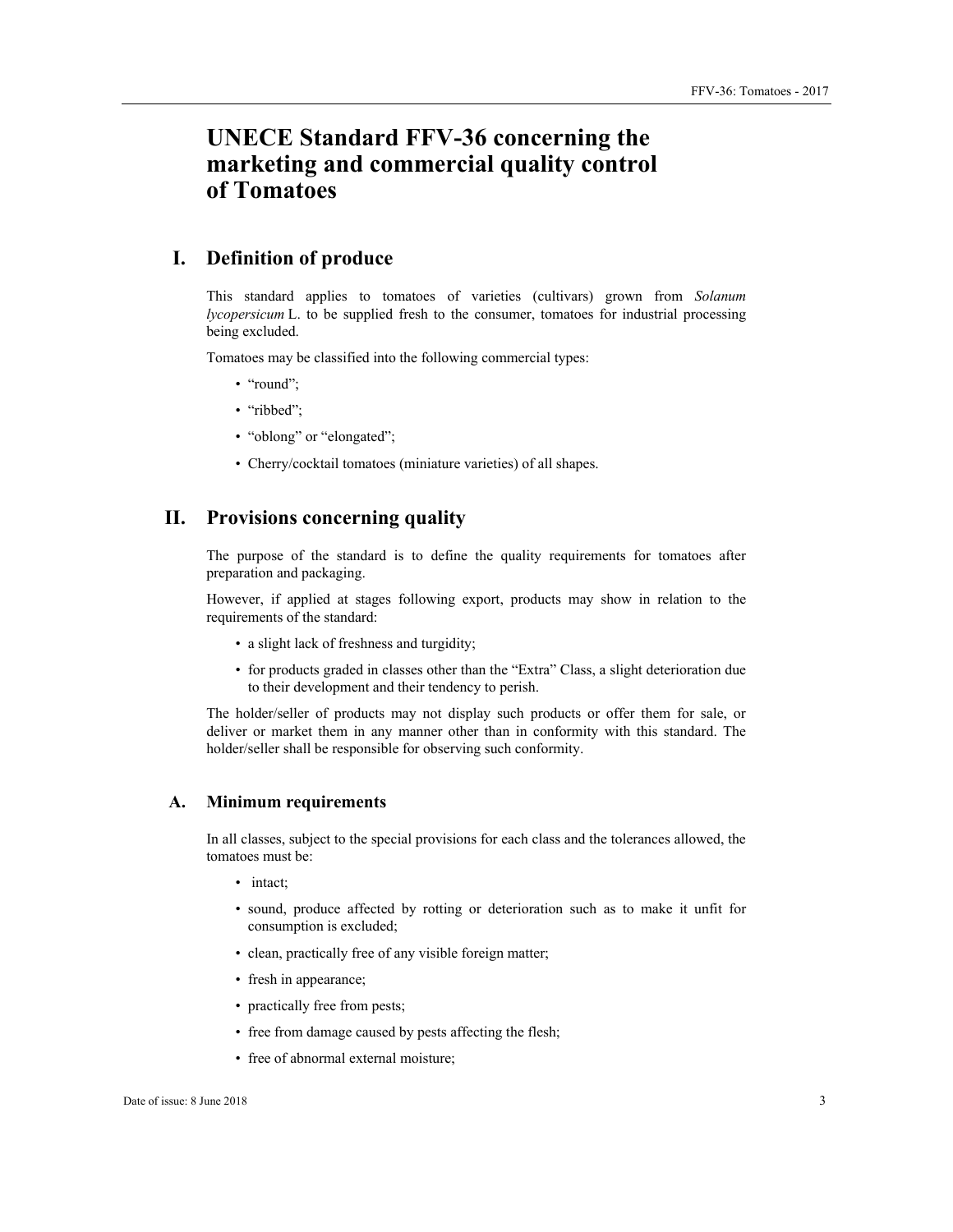• free of any foreign smell and/or taste.

In the case of trusses of tomatoes, the stalks must be fresh, healthy, clean and free from all leaves and any visible foreign matter.

The development and condition of the tomatoes must be such as to enable them:

- to withstand transportation and handling;
- to arrive in satisfactory condition at the place of destination.

#### **B. Maturity requirements**

The development and state of maturity of the tomatoes must be such as to enable them to continue their ripening process and to reach a satisfactory degree of ripeness.

# **C. Classification**

Tomatoes are classified in three classes, as defined below:

# **(i) "Extra" Class**

Tomatoes in this class must be of superior quality. They must be firm and characteristic of the variety and/or commercial type.

They must be free from greenbacks and other defects, with the exception of very slight superficial defects, provided these do not affect the general appearance of the produce, the quality, the keeping quality and presentation in the package.

#### **(ii) Class I**

Tomatoes in this class must be of good quality. They must be reasonably firm and characteristic of the variety and/or commercial type.

They must be free of cracks and visible greenbacks.

The following slight defects, however, may be allowed provided these do not affect the general appearance of the produce, the quality, the keeping quality and presentation in the package:

- a slight defect in shape and development;
- slight defects in colouring;
- slight skin defects;
- very slight bruises.

Furthermore, "ribbed" tomatoes may show:

- healed cracks not more than 1 cm long;
- no excessive protuberances;
- small umbilicus, but no suberization;
- suberization of the stigma up to  $1 \text{ cm}^2$ ;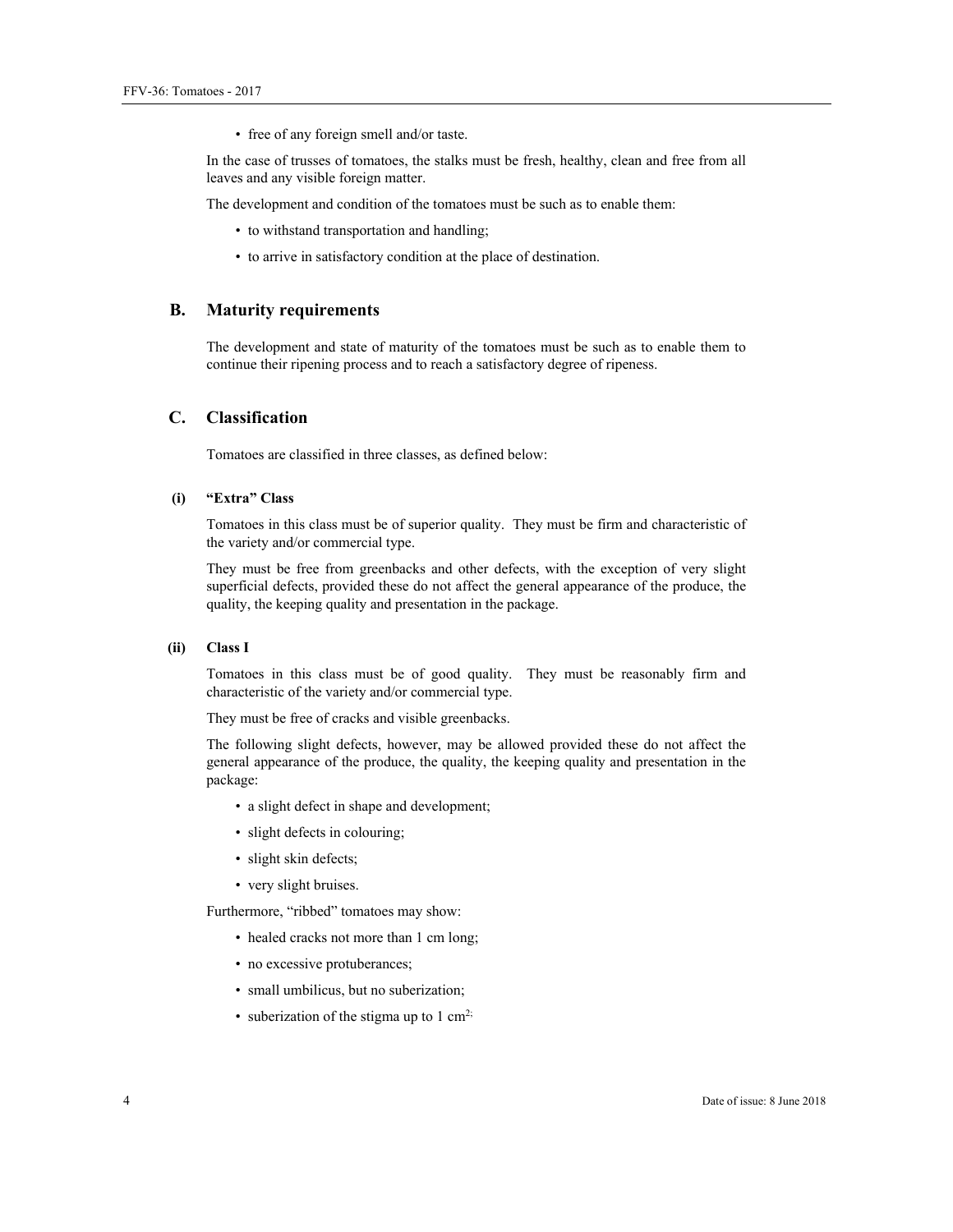• fine blossom scar in elongated form (like a seam), but not longer than two-thirds of the greatest diameter of the fruit.

#### **(iii) Class II**

This class includes tomatoes that do not qualify for inclusion in the higher classes but satisfy the minimum requirements specified above.

They must be reasonably firm (but may be slightly less firm than in Class I) and must not show unhealed cracks.

The following defects may be allowed, provided the tomatoes retain their essential characteristics as regards the quality, the keeping quality and presentation:

- defects in shape and development;
- defects in colouring;
- skin defects or bruises, provided the fruit is not seriously affected;
- healed cracks not more than 3 cm in length for round, ribbed or oblong tomatoes.

Furthermore, "ribbed" tomatoes may show:

- more pronounced protuberances than allowed under Class I, but without being misshapen;
- an umbilicus;
- suberization of the stigma up to  $2 \text{ cm}^2$ ;
- fine blossom scar in elongated form (like a seam).

# **III. Provisions concerning sizing**

Size is determined by the maximum diameter of the equatorial section, by weight or by count.

The following provisions shall not apply to

• trusses of tomatoes;

and are optional for:

- cherry and cocktail tomatoes below 40 mm in diameter;
- ribbed tomatoes of irregular shape; and
- Class II.

To ensure uniformity in size, the range in size between produce in the same package shall not exceed:

- (a) For tomatoes sized by diameter:
	- 10 mm, if the diameter of the smallest fruit (as indicated on the package) is under 50 mm;
	- 15 mm, if the diameter of the smallest fruit (as indicated on the package) is 50 mm and over but under 70 mm;
	- 20 mm, if the diameter of the smallest fruit (as indicated on the package) is 70 mm and over but under 100 mm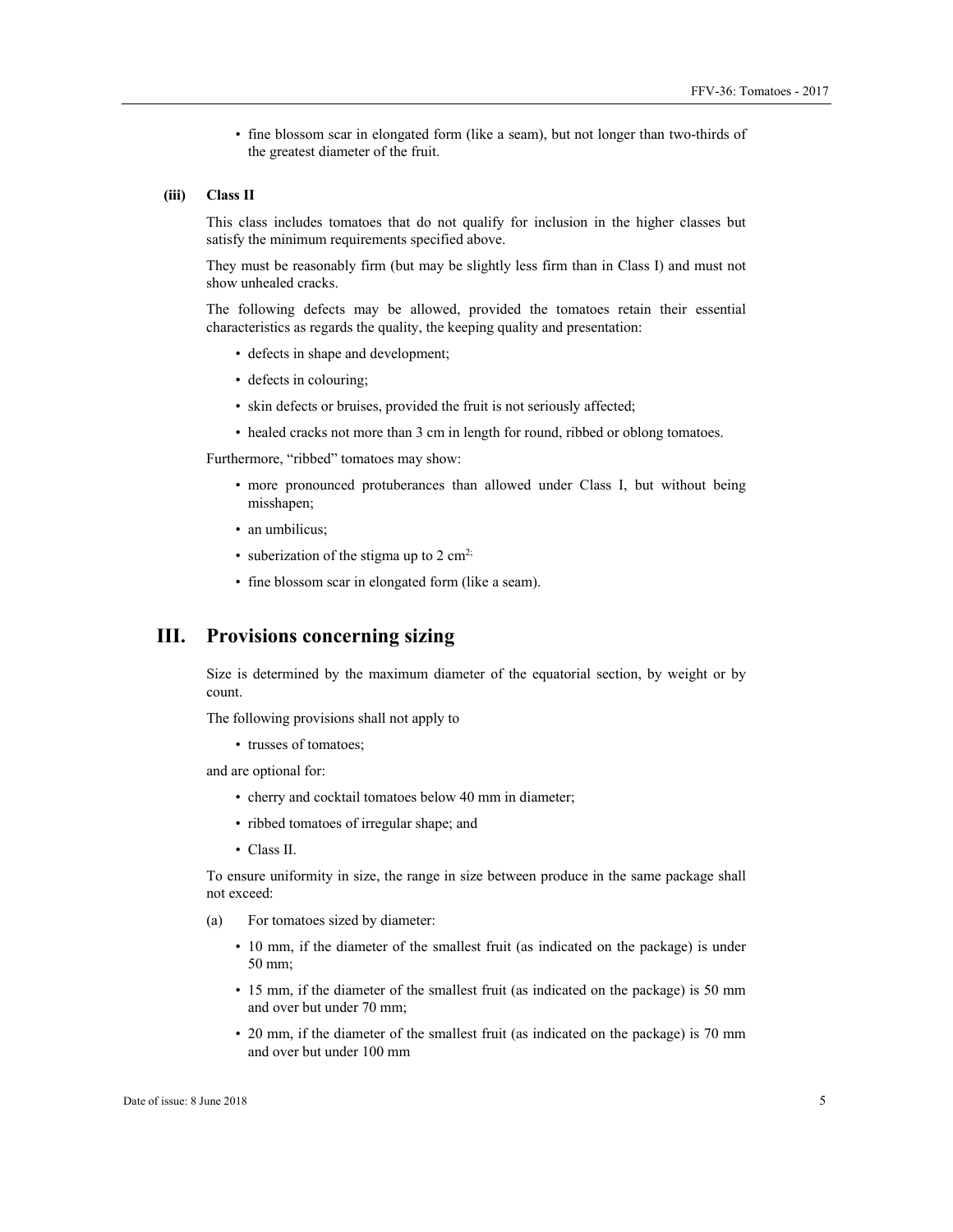• there is no limitation of difference in diameter for fruit equal or over 100 mm.

| Size code        | Diameter (mm)    |
|------------------|------------------|
| $\boldsymbol{0}$ | $\leq 20$        |
| $\mathbf{1}$     | $>$ 20 $\leq$ 25 |
| 2                | $> 25 \le 30$    |
| 3                | $>$ 30 $\leq$ 35 |
| $\overline{4}$   | $> 35 \le 40$    |
| 5                | $> 40 \le 47$    |
| 6                | $> 47 \le 57$    |
| 7                | $> 57 \le 67$    |
| 8                | $> 67 \le 82$    |
| 9                | $> 82 \le 102$   |
| 10               | >102             |

In case size codes are applied, the codes and ranges in the following table have to be respected:

(b) For tomatoes sized by weight or by count, the difference in size should be consistent with point (a).

# **IV. Provisions concerning tolerances**

At all marketing stages, tolerances in respect of quality and size shall be allowed in each lot for produce not satisfying the requirements of the class indicated.

# **A. Quality tolerances**

#### **(i) "Extra" Class**

A total tolerance of 5 per cent, by number or weight, of tomatoes not satisfying the requirements of the class but meeting those of Class I is allowed. Within this tolerance not more than 0.5 per cent in total may consist of produce satisfying the requirements of Class II quality.

#### **(ii) Class I**

A total tolerance of 10 per cent, by number or weight, of tomatoes not satisfying the requirements of the class but meeting those of Class II is allowed. Within this tolerance not more than 1 per cent in total may consist of produce satisfying neither the requirements of Class II quality nor the minimum requirements, or of produce affected by decay.

In the case of trusses of tomatoes, 5 percent, by number or weight, of tomatoes detached from the stalk is allowed.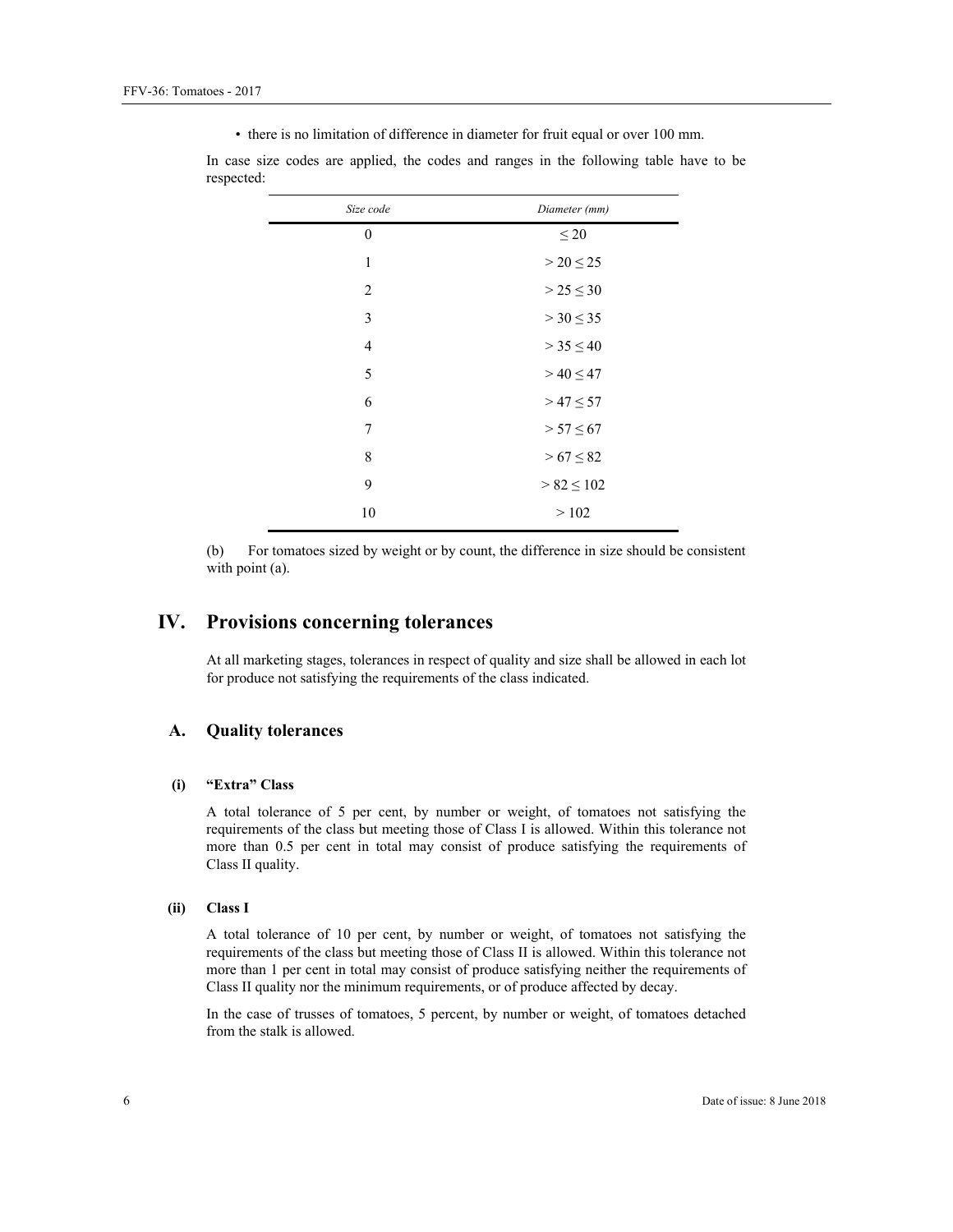#### **(iii) Class II**

A total tolerance of 10 per cent, by number or weight, of tomatoes satisfying neither the requirements of the class nor the minimum requirements is allowed. Within this tolerance not more than 2 per cent in total may consist of produce affected by decay.

In the case of trusses of tomatoes, 10 per cent, by number or weight, of tomatoes detached from the stalk is allowed.

### **B. Size tolerances**

For all classes: a total tolerance of 10 per cent, by number or weight, of tomatoes not satisfying the requirements as regards sizing is allowed.

# **V. Provisions concerning presentation**

# **A. Uniformity**

The contents of each package must be uniform and contain only tomatoes of the same origin, variety or commercial type, quality and size (if sized).

The ripeness and colouring of tomatoes in "Extra" Class and Class I must be practically uniform. In addition, the length of "oblong" tomatoes must be sufficiently uniform.

However, a mixture of tomatoes of distinctly different varieties, commercial types and/or colours may be packed together in a package, provided they are uniform in quality and, for each variety, commercial type and/or colour concerned, in origin. However, in case of those mixtures uniformity in size is not required.

The visible part of the contents of the package must be representative of the entire contents.

## **B. Packaging**

Tomatoes must be packed in such a way as to protect the produce properly.

The materials used inside the package must be clean and of a quality such as to avoid causing any external or internal damage to the produce. The use of materials, particularly paper or stamps bearing trade specifications, is allowed, provided the printing or labelling has been done with non-toxic ink or glue.

Stickers individually affixed to the produce shall be such that, when removed, they neither leave visible traces of glue nor lead to skin defects. Information lasered on single fruit should not lead to flesh or skin defects.

Packages must be free of all foreign matter.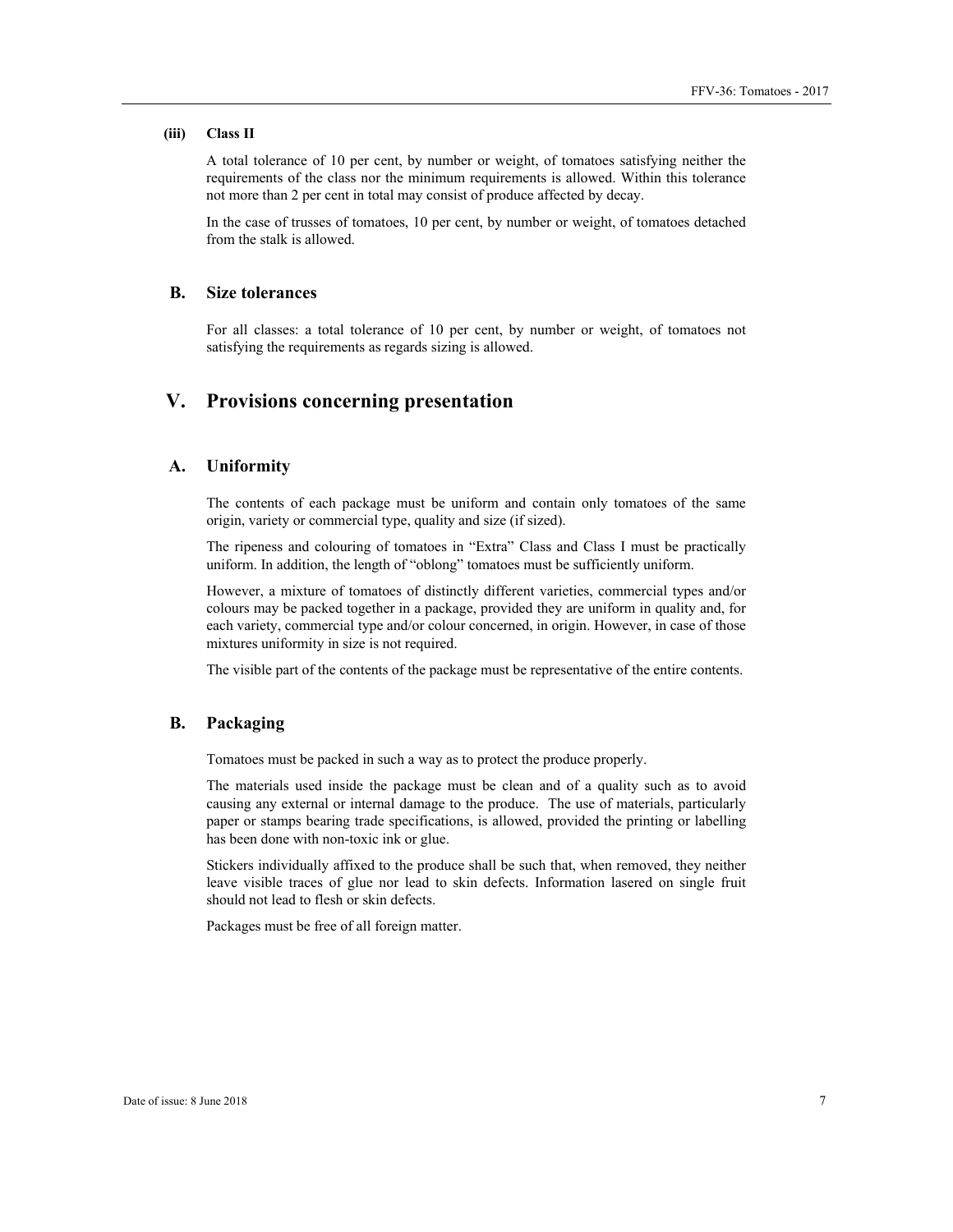# **VI. Provisions concerning marking**

Each package<sup>1</sup> must bear the following particulars in letters grouped on the same side, legibly and indelibly marked and visible from the outside:

# **A. Identification**

Packer and/or dispatcher/exporter:

Name and physical address (e.g. street/city/region/postal code and, if different from the country of origin, the country) or a code mark officially recognized by the national authority<sup>2</sup> if the country applying such a system is listed in the UNECE data base.

# **B. Nature of produce**

- "Tomatoes" or "trusses of tomatoes" and the commercial type, or "cherry/cocktail tomatoes" or "trusses of cherry/cocktail tomatoes" or equivalent denomination for other miniature varieties if the contents are not visible from the outside.
- "Mixture of tomatoes", or equivalent denomination, in the case of a mixture of distinctly different varieties, commercial types and/or colours of tomatoes. If the produce is not visible from the outside, the varieties, commercial types and/or colours and the quantity of each in the package must be indicated.
- Name of the variety (optional).

# **C. Origin of produce**

- Country of origin<sup>3</sup> and, optionally, district where grown, or national, regional or local place name;
- In the case of a mixture of distinctly different varieties, commercial types and/or colours of tomatoes of different origins, the indication of each country of origin shall appear next to the name of the variety, commercial type and/or colour concerned.

# **D. Commercial specifications**

- Class
- Size (if sized) expressed as
	- minimum and maximum diameters; or

 $\overline{a}$ 

<sup>&</sup>lt;sup>1</sup> These marking provisions do not apply to sales packages presented in packages. However, they do apply to sales packages (pre-packages) presented individually.

<sup>&</sup>lt;sup>2</sup> The national legislation of a number of countries requires the explicit declaration of the name and address. However, in the case where a code mark is used, the reference "packer and/or dispatcher (or equivalent abbreviations)" has to be indicated in close connection with the code mark, and the code mark should be preceded by the ISO 3166 (alpha) country/area code of the recognizing country, if not the country of origin.<br><sup>3</sup> The full or a commonly used name should be indicated.